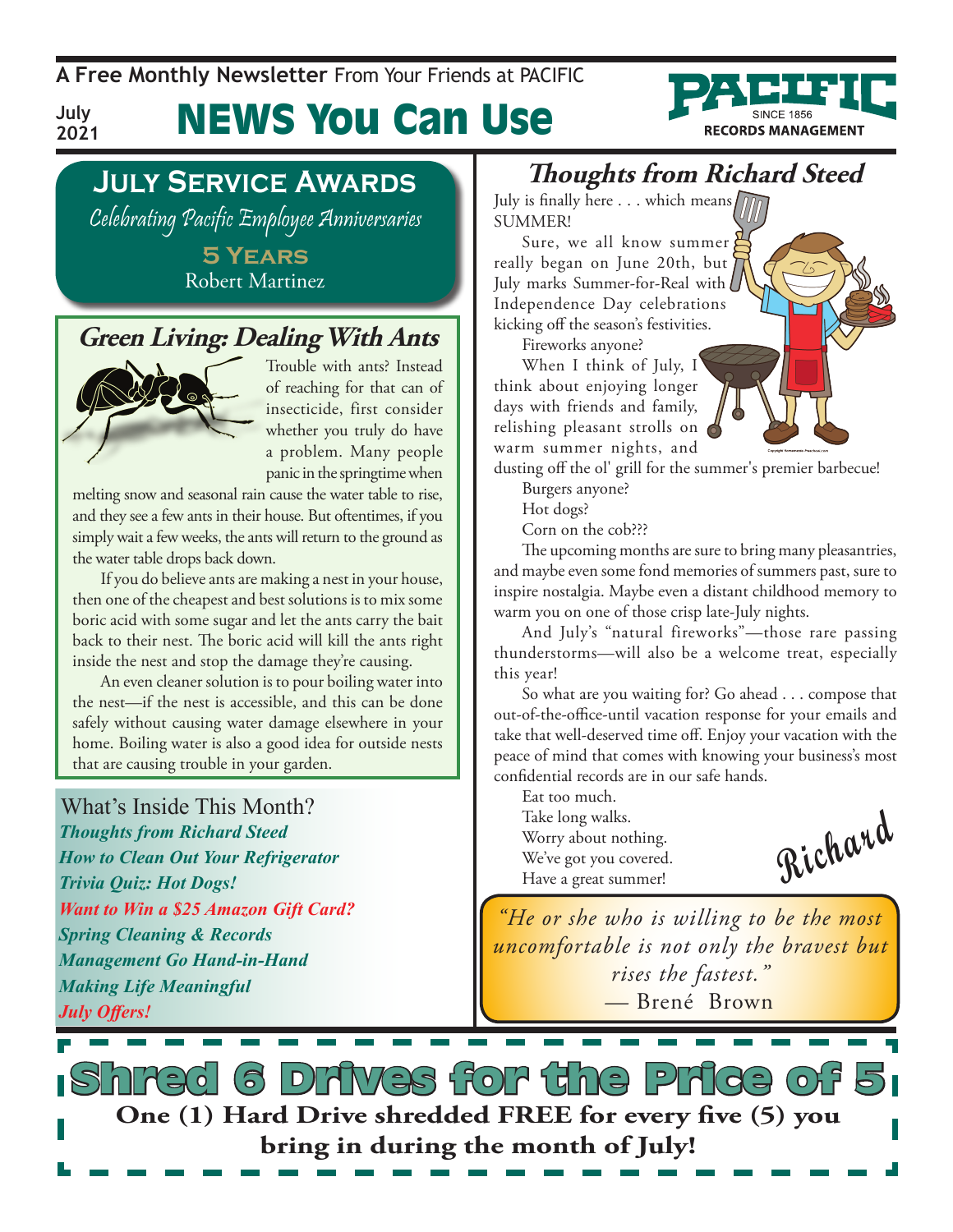### **How to Clean Out Your Refrigerator**

Have you noticed a funny smell every time you walk into your kitchen? Do you have more things growing in jars than a science lab does? Do you sometimes wonder about the original contents of those tupperware containers at the back of your fridge? It might be time to give your refrigerator a good cleaning out! Here's the best way to get the job done.



Begin by making a note of your fridge's current dial setting and turning the temperature control to "OFF." Take everything out of your refrigerator. Throw away any food that is old, spoiled, or moldy.

Take out all the removable parts from the refrigerator, including the shelves, racks, and drawers. These parts should all be hand washed in warm soapy water. Be sure to only use a mild dishwashing detergent. Let the shelves, racks, and drawers drain on a towel or dish rack while you clean the inside of the refrigerator.

Using warm, soapy water and a sponge or dishcloth, wash the inside of the refrigerator starting at the top of the compartment. Don't forget the inside of the door and any compartments or racks on the door. Rinse the inside of the refrigerator compartment with clean water and let it dry completely.

When the inside of the refrigerator and all the shelves and drawers are clean and dry, replace the shelves and drawers. Clean the outside of the refrigerator again with a mild soapy solution. Don't forget the gasket (the rubber molding around the door). If this gasket is particularly dirty, use an old soft toothbrush to get in all the crevices. If your refrigerator has a drip pan underneath, remove it to clean. Vacuum the condenser coils, usually located in the front of the refrigerator behind a metal plate near the floor, several times a year.

To keep your refrigerator smelling sweet, place an opened box of baking soda in both the freezer and refrigerator compartment. You can now restock your refrigerator. Don't forget to turn your refrigerator back on, and set it to its previous setting! And don't be surprised if it runs a lot longer than usual as the compartments return to their proper temperatures.

Hopefully, you'll no longer hear those thoughts running through your mind when you see tupperware containers in your fridge: "Now, what was this?"

## **July Holidays and Events**

#### **Daily Observances:**

- 2 Lee Resolution passed unanimously by the Second Continental Congress, 1776
- 3 Compliment Your Mirror Day
- 3 Stay Out of the Sun Day
- 4 Independence Day
- 6 Take Your Webmaster to Lunch Day
- 7 Father-Daughter Take a Walk Together Day
- 7 Tell the Truth Day
- 9 Bald is In Day
- 10 Don't Step on a Bee Day
- 11 International Town Criers Day
- 11 World Population Day
- 13 Embrace Your Geekness Day
- 13 Gruntled Workers Day
- 16 National Woodie Wagon Day
- 17 National Ice Cream Day
- 18 National Get Out of the Doghouse Day
- 18 Nelson Mandela International Day
- 20 Take Your Poet to Work Day
- 22 Rat Catchers Day
- 23 Hot Enough For Ya Day
- 23 National Day of the Cowboy
- 24 Auntie's Day
- 24 Cousins Day
- 24 National Drive-Thru Day
- 24 National Tell an Old Joke Day
- 27 National Korean War Veterans
- 27 Take Your Houseplants for a Walk Day
- 27 Walk on Stilts Day
- 28 World Hepatitis Day
- 30 International Day of Friendship
- 30 World Day Against Trafficking in Persons

#### **Monthly Observances:**

National Grilling Month National Hot Dog Month Bioterrorism/Disaster Education and Awareness Month Cell Phone Courtesy Month Herbal/Prescription Interaction Awareness Month International Alopecia Month for Women International Zine Month National Doghouse Repairs Month National Horseradish Month National Ice Cream Month National Make a Difference to Children Month National Minority Mental Health Awareness Month National Park and Recreation Month National Vacation Rental Month Women's Motorcycle Month Worldwide Bereaved Parents Awareness Month

The material contained in this newsletter is for informational purposes only and is based upon sources believed to be reliable and authoritative; however, it has not been independently verified by us. This newsletter should not be construed as offering professional advice. For guidance on a specific matter, please consult a qualified professional.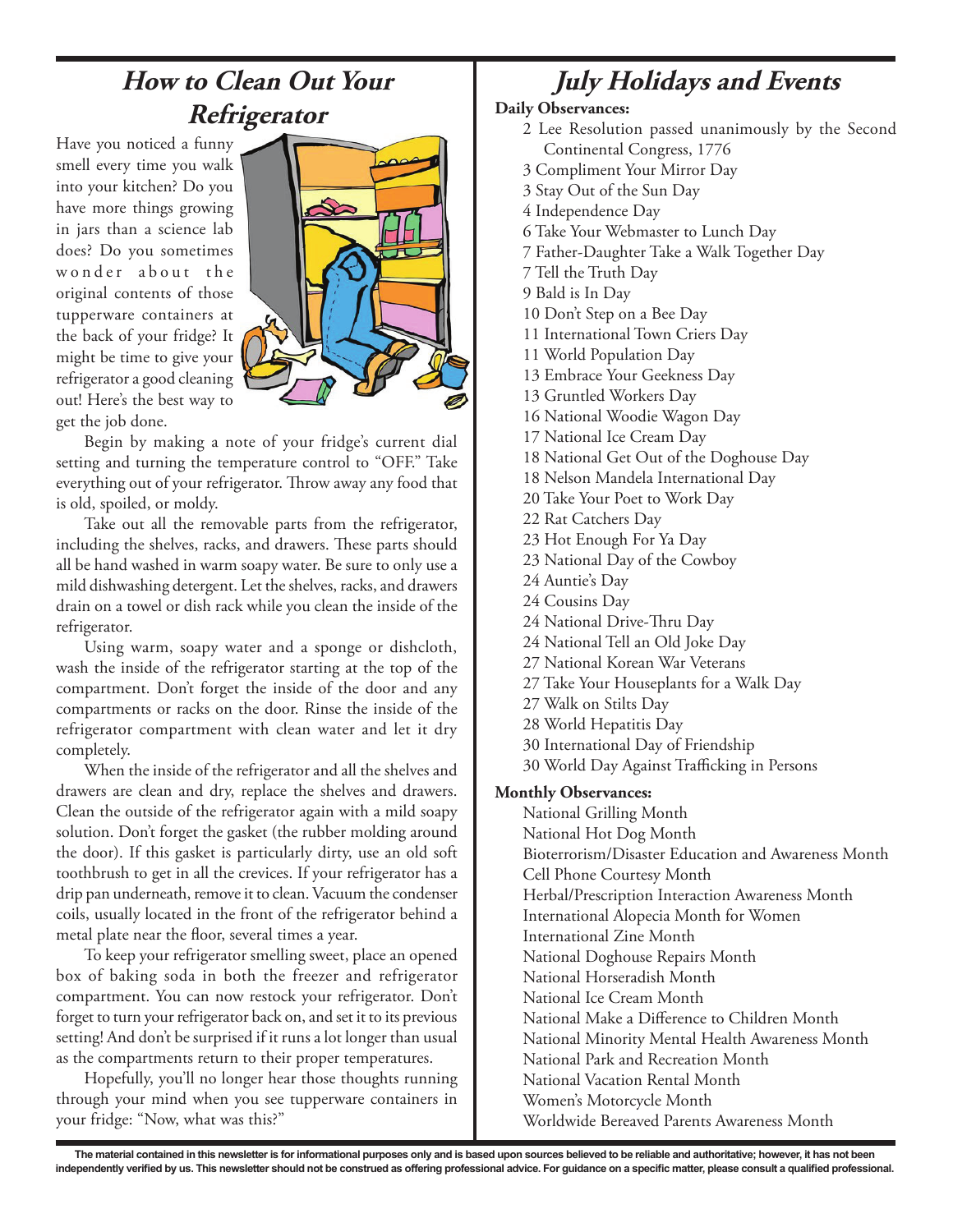# PacBlog

### **5 Benefits of a Paperless Workflow**

PacBlog is the monthly web log of Pacific Records Storage To read this month's installment, please click the title below[.](http://pacific-records.com/5-advantages-of-a-local-shredding-and-destruction-provider)

[https://pacific-records.com/](https://pacific-records.com/5-benefits-of-a-paperless-workflow)

### [5-benefits-of-a-paperless-workflow](https://pacific-records.com/5-benefits-of-a-paperless-workflow)

You may also access the PacBlog at the URL below. There you will find this month's installment along with archives of previous installments.

**http://pacific-records.com/category/pacnews**

### **Have A Question For Us?**

We love to hear from all our good friends and clients who enjoy reading our monthly newsletter. If you have a question related to off-site document storage, shredding, media vaulting, or document imaging, please feel free to give us a call or send us an email.

**(888) 893-6054 or info@pacific-records.com**

### **Do You Want To Win A \$25 Amazon Gift Card?**



Each month we'll give you a new challenge of some type. All those who reply with a correct answer are eligible to win. At the end of the month we'll draw the name of one lucky winner.

Here is this month's challenge: What is the largest amount of money in US coins you can have without being able to make change for a dollar?

> **Last Month's Answer to:**  *What do you call a snowman in the summer?*

**Last month's Winner: Lori Straley Congratulations! "A Puddle"**

Email your answer to **info@pacific-records.com**

# **Trivia Quiz: Hot Dogs!**

July is National Hog Dog Month. How much do you know about one of America's favorite treats? Test yourself with this hot dog trivia quiz.

- 1. How many hot dogs does each American consume on average each year?
- 2. What has been held on Coney Island every Independence Day since 1916?
- 3. What percentage of hot dogs sold are low-fat or fat-free?
- 4. The Oscar Mayer Wienermobile weighs as much as how many hot dogs?
- 5. Three U.S. Presidents have served hot dogs at official White House functions. Who were they?
- 6. What is the most popular hot dog topping?
- 7. Why are hot dogs packed ten to package?
- 8. Joey Chestnut set a world's hot dog eating record by consuming how many hot dogs in 10 minutes?
- 9. True or False: Hot dogs are always precooked.
- 10. In which city are more hot dogs eaten than any other city?

*Answers on Back Page!*



"On the plus side, we don't have to worry about food poisoning."

# 3 months FREE secure Destruction service *Get 3 months of free Secure Destruction service when you sign up for a new Secure Destruction account with*

*a one-year agreement. Just mention this coupon! Email info@pacific-records.com for more information.*